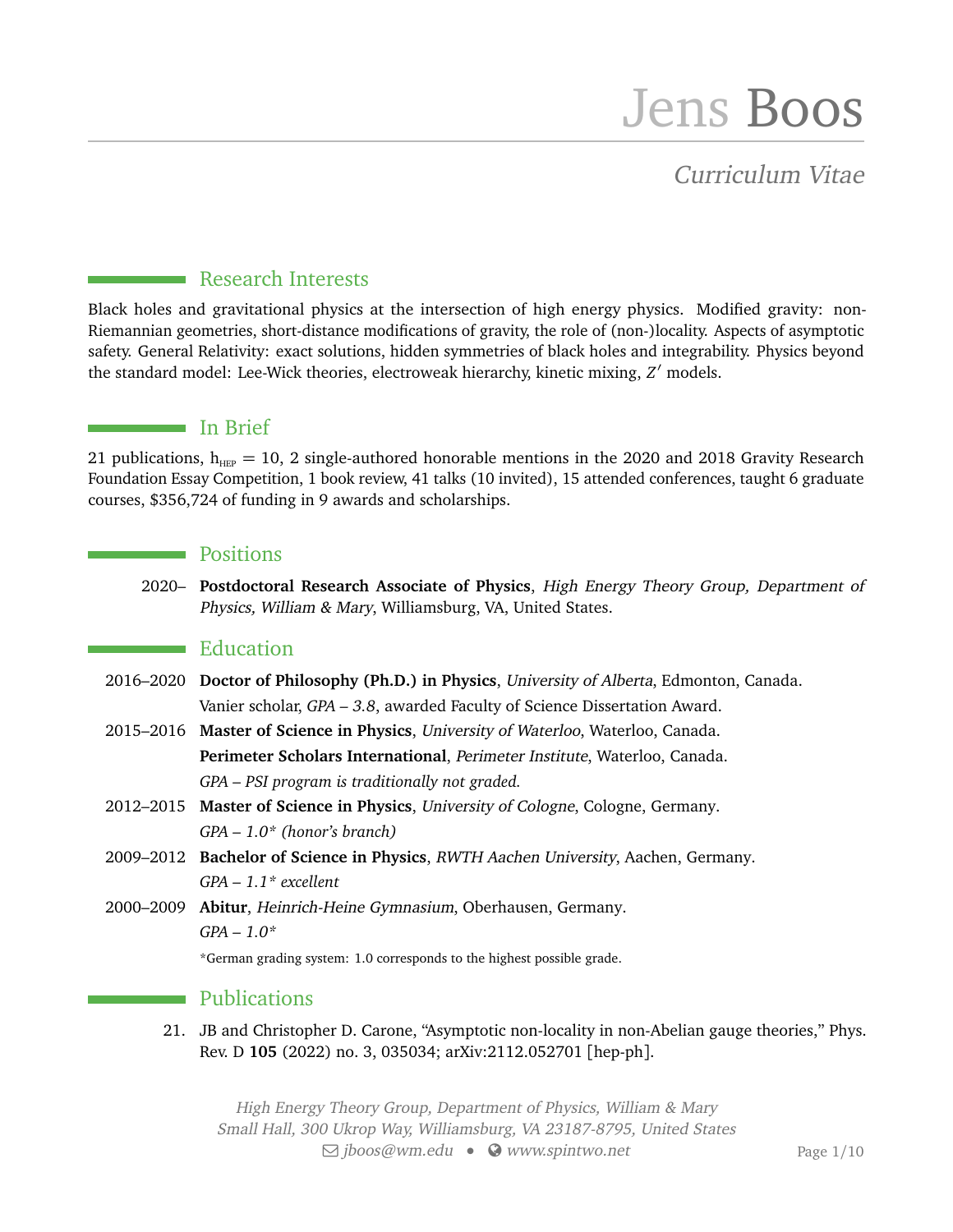- 20. JB and Christopher D. Carone, "Asymptotic non-locality in gauge theories," [Phys. Rev. D](http://dx.doi.org/10.1103/PhysRevD.104.095020) **104** [\(2021\) no. 9, 095020;](http://dx.doi.org/10.1103/PhysRevD.104.095020) [arXiv:2109.06261](http://arxiv.org/abs/2109.06261) [hep-th].
- 19. JB and Christopher D. Carone, "Asymptotic non-locality," Phys. Rev. D **104** [\(2021\) no. 1, 015028;](http://dx.doi.org/10.1103/PhysRevD.104.015028) [arXiv:2104.11195](http://arxiv.org/abs/2104.11195) [hep-th].
- 18. JB and Ivan Koláˇr, "Non-locality and gravitoelectromagnetic duality," [Phys. Rev. D](http://dx.doi.org/10.1103/PhysRevD.104.024018) **104** (2021) [no. 2, 024018 ;](http://dx.doi.org/10.1103/PhysRevD.104.024018) [arXiv:2103.10555](http://arxiv.org/abs/2103.10555) [gr-qc].
- 17. JB, "Effects of non-locality in gravity and quantum theory," [arXiv:2009.10856](http://arxiv.org/abs/2009.10856) [gr-qc], Ph.D. thesis, 234 pages, University of Alberta (2020), published in [Springer Theses.](http://doi.org/10.1007/978-3-030-82910-0)
- 16. Ivan Kolář and JB, "Retarded potential of a uniformly accelerated source in non-local scalar field theory," Phys. Rev. D **103** [\(2021\) no. 10, 105004;](http://dx.doi.org/10.1103/PhysRevD.103.105004) [arXiv:2102.07843](http://arxiv.org/abs/2102.07843) [hep-th].
- 15. JB, Valeri P. Frolov, and Andrei Zelnikov, "Resonant particle creation by a time-dependent potential in a non-local theory," Phys. Lett. B **816** [\(2021\) 136252;](http://dx.doi.org/10.1016/j.physletb.2021.136252) [arXiv:2011.12929](http://arxiv.org/abs/2011.12929) [hep-th].
- 14. JB, Valeri P. Frolov, and Jose Pinedo Soto, "Ultrarelativistic charged and magnetized objects in non-local ghost-free electrodynamics," Phys. Rev. D **103** [\(2021\) no. 4, 045013;](http://dx.doi.org/10.1103/PhysRevD.103.045013) [arXiv:2012.05347](http://arxiv.org/abs/2012.05347) [hep-th].
- 13. JB, "Angle deficit & non-local gravitoelectromagnetism around a slowly spinning cosmic string," [Int. J. Mod. Phys. D \(2020\) no. 14, 2043027;](http://dx.doi.org/10.1142/S0218271820430270) [arXiv:2003.13847](http://arxiv.org/abs/2003.13847) [gr-qc], honorable mention in the [Gravity Research Foundation Essay Competition 2020.](http://www.gravityresearchfoundation.org/)
- 12. JB, Jose Pinedo Soto, and Valeri P. Frolov, "Ultrarelativistic spinning objects in non-local ghostfree gravity," Phys. Rev. D **101** [\(2020\) no. 12, 124065;](http://dx.doi.org/10.1103/PhysRevD.101.124065) [arXiv:2004.07420](http://arxiv.org/abs/2004.07420) [gr-qc].
- 11. JB, Valeri P. Frolov, and Andrei Zelnikov, "Ghost-free modification of the Polyakov action and Hawking radiation," Phys. Rev. D **100** [\(2019\) no. 10, 104008;](http://dx.doi.org/10.1103/PhysRevD.100.104008) [arXiv:1909.01494](http://arxiv.org/abs/1909.01494) [hep-th].
- 10. JB, Valeri P. Frolov, and Andrei Zelnikov, "On thermal field fluctuations in ghost-free theories," [Phys. Lett. B](http://dx.doi.org/10.1016/j.physletb.2019.04.059) **793** (2019) 290; [arXiv:1904.07917](http://arxiv.org/abs/1904.07917) [hep-th].
- 9. JB, Valeri P. Frolov, and Andrei Zelnikov, "Probing the vacuum fluctuations in scalar ghost-free theories," Phys. Rev. D **99** [\(2019\) no. 7, 076014;](http://dx.doi.org/10.1103/PhysRevD.99.076014) [arXiv:1901.07096](http://arxiv.org/abs/1901.07096) [hep-th].
- 8. Yakov Itin, Yuri N. Obukhov, J.B., and Friedrich W. Hehl, "Premetric teleparallel theory of gravity and its local and linear constitutive law," [Eur. Phys. J. C](http://doi.org/10.1140/epjc/s10052-018-6344-5) **78** (2018) 907; [arXiv:1808.08048](http://arxiv.org/abs/1808.08048)  $[gr-qc]$  $[gr-qc]$  $[gr-qc]$ .
- 7. JB, Valeri P. Frolov, and Andrei Zelnikov, "Quantum scattering on a delta potential in ghost-free theory," [Phys. Lett. B](http://dx.doi.org/10.1016/j.physletb.2018.06.018) **782** (2018) 688; [arXiv:1805.01875](http://arxiv.org/abs/1805.01875) [hep-th].
- 6. JB, "Gravitational Friedel oscillations in higher-derivative and infinite-derivative gravity?," [Int. J.](http://dx.doi.org/10.1142/S0218271818470223) Mod. Phys. D **27** [\(2018\) 1847022;](http://dx.doi.org/10.1142/S0218271818470223) [arXiv:1804.00225](http://arxiv.org/abs/1804.00225) [gr-qc], honorable mention in the [Gravity](http://www.gravityresearchfoundation.org/) [Research Foundation Essay Competition 2018.](http://www.gravityresearchfoundation.org/)
- 5. JB, Valeri P. Frolov, and Andrei Zelnikov, "The gravitational field of *p*-branes in linearized ghost-free gravity," Phys. Rev. D **97** [\(2018\) no. 8, 084021;](http://dx.doi.org/10.1103/PhysRevD.97.084021) [arXiv:1802.09573](http://arxiv.org/abs/1802.09573) [gr-qc].
- 4. JB and Valeri P. Frolov, "Principal Killing strings in higher-dimensional Kerr–NUT–(A)dS spacetimes," Phys. Rev. D **97** [\(2018\) no. 8, 084015;](http://dx.doi.org/10.1103/PhysRevD.97.084015) [arXiv:1801.00122](http://arxiv.org/abs/1801.00122) [gr-qc].
- 3. JB and Valeri P. Frolov, "Stationary black holes with stringy hair," Phys. Rev. D **97** [\(2018\) no. 2,](http://dx.doi.org/10.1103/PhysRevD.97.024024) [024024;](http://dx.doi.org/10.1103/PhysRevD.97.024024) [arXiv:1711.06357](http://arxiv.org/abs/1711.06357) [gr-qc].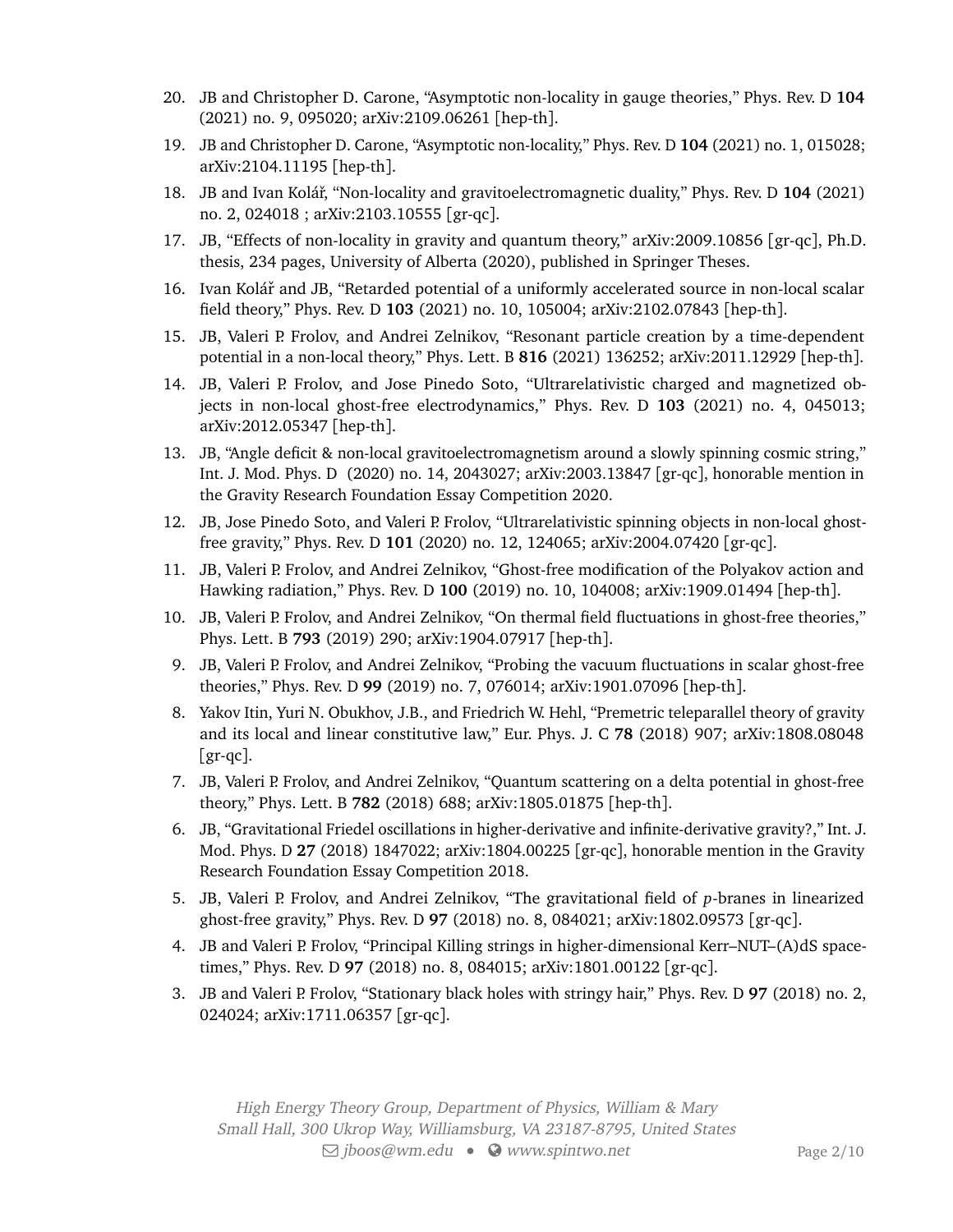- 2. JB and Friedrich W. Hehl, "Gravity-induced four-fermion contact interaction implies gravitational intermediate W and Z type gauge bosons," [Int. J. Theor. Phys.](http://dx.doi.org/10.1007/s10773-016-3216-3) **56** (2017) 751; [arXiv:1606.09273](http://arxiv.org/abs/1606.09273)  $\lceil$ [gr-qc](http://arxiv.org/abs/1606.09273)].
- 1. JB, "Plebański–Demiański solution of general relativity and its expressions quadratic and cubic in curvature: analogies to electromagnetism," [Int. J. Mod. Phys. D](http://dx.doi.org/10.1142/S0218271815500790) **24** (2015) 1550079; [arXiv:1412.1958](http://www.arxiv.org/abs/1412.1958) [gr-qc].

## **Working Papers**

- W2. JB, "Non-singular 'Gauss' black hole from non-locality: a simple model with a de Sitter core, mass gap, and no inner horizon," [arXiv:2104.00555](http://arxiv.org/abs/2104.00555) [gr-qc].
- W1. JB and Alberto Favaro, "Kerr principal null directions from Bel–Robinson and Kummer surfaces," [arXiv:1703.10791](http://arxiv.org/abs/1703.10791) [gr-qc].

#### **Book Reviews**

R1. "On Gravity: A Brief Tour of a Weighty Subject," (Princeton University Press, 2018), [Physics in](https://books.cap.ca/BRMS/PRdb.asp?reviewer=boos) [Canada, Canadian Association of Physicists, 2019.](https://books.cap.ca/BRMS/PRdb.asp?reviewer=boos)

## Awards and Scholarships ( $n = 9$ ,  $\Sigma = $356,724$ )

## 2017–2020 Vanier Canada Graduate Scholarship (\$166,667) *Natural Sciences and Engineering Research Council of Canada* Golden Bell Jar Graduate Scholarship in Physics (\$90,000) *University of Alberta*

- 2019 Andrew Stewart Memorial Graduate Prize (\$5,000) Graduate Student Travel Award (\$457.78) *University of Alberta*
- 2017 President's Doctoral Prize of Distinction (\$21,600) *University of Alberta*
- 2016–2017 Dean's Excellence Recruitment Scholarship Award (\$5,000) University of Alberta Doctoral Recruitment Scholarship (\$20,000) *University of Alberta*
- 2015–2016 Perimeter Scholars International Award (\$30,000) *Perimeter Institute for Theoretical Physics*
- 2013–2015 Member of Bonn–Cologne Graduate School Honor's Branch (\$18,000) *University of Cologne*

## **Example 3** Honors and Distinctions

2021 P. R. Wallace Thesis Prize (\$500) *Canadian Association of Physicists, Division of Theoretical Physics Winnipeg Institute for Theoretical Physics, Canada* Springer Thesis Award (\$500) *Springer Nature, Switzerland*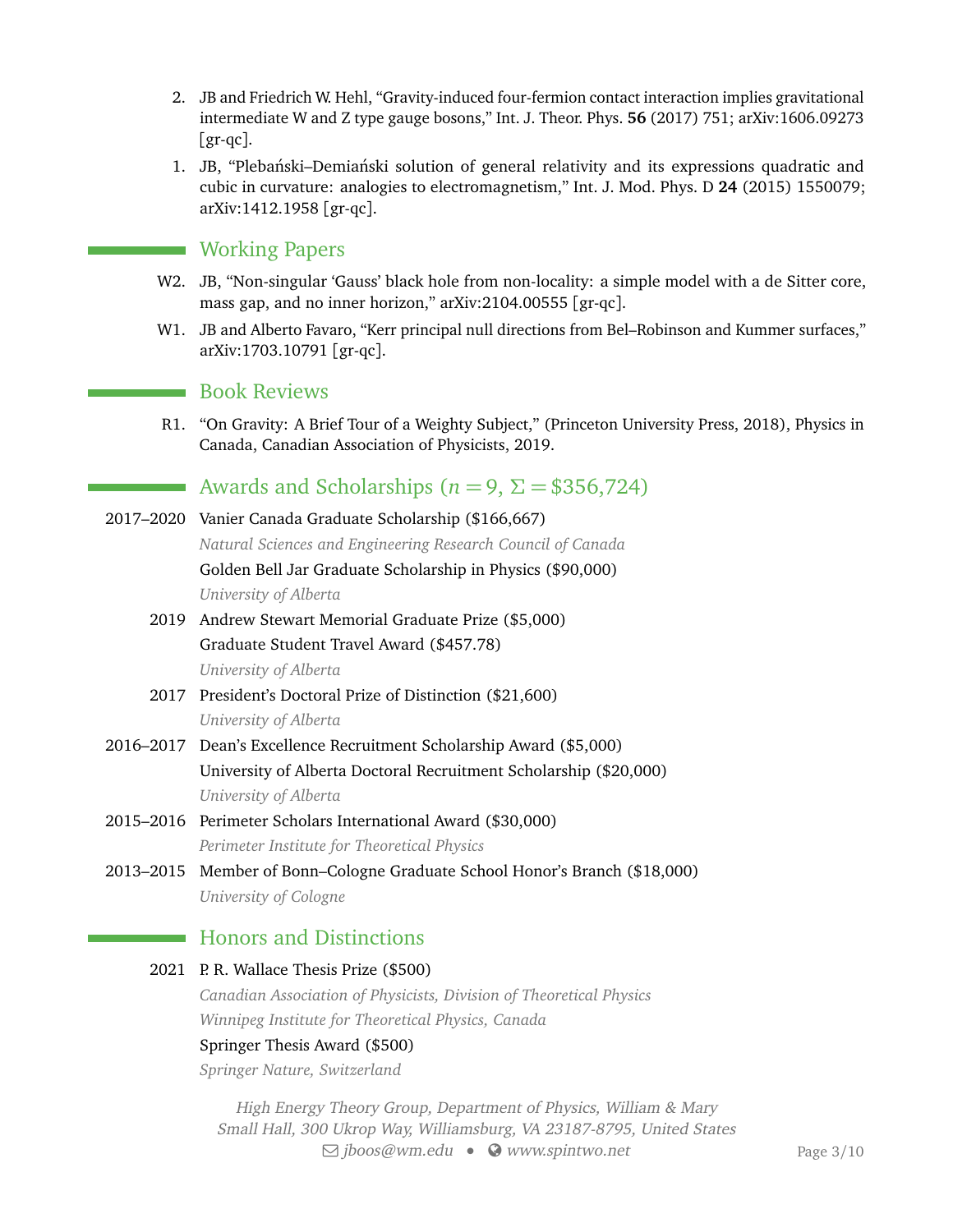- 2020 Faculty of Science Doctoral Dissertation Award *Faculty of Science, University of Alberta* Honorable Mention, Essay Competition 2020 *Gravity Research Foundation* Semi-finalist prize, Images of Research Competition 2020 *University of Alberta*
- 2019 Finalist, three-minute thesis (3MT) competition *Faculty of Graduate Studies and Research, University of Alberta*
- 2018 Honorable Mention, Essay Competition 2018 *Gravity Research Foundation* First prize, Annual Symposium for Graduate Physics Research (\$250) *Graduate Physics Student Association, University of Alberta* Semi-finalist prize, Images of Research Competition 2018 *University of Alberta*
- 2013 Selected for Dean's List 2013 *RWTH Aachen University*
- 2012 becoMINT graduate prize *Robert Bosch corporation*
- 2009 State distinction for best Abitur<sup>†</sup> graduates *Patron: prime minister of North Rhine-Westfalia, Germany* Manfred Lennings medal for best Abitur† grade *Rotary Club Oberhausen* †Diploma from German secondary schools qualifying for university admission or matriculation.

# Attended Conferences and Schools

2021 16<sup>th</sup> Marcel Grossmann Meeting *University of Rome (La Sapienza), Italy (online conference)* Quantum Gravity, Higher Derivatives, and Nonlocality *Tokyo Institute of Technology, Japan (online conference)* 2020 Nobel Laureate Discussion Panel on "The Greatest Physics Discoveries of the 20th Century" *[Online seminar hosted by the HAPP Centre at the University of Oxford, UK](https://www.stx.ox.ac.uk/event/happ-nobel-laureate-discussion-panel)* 2019 25th Saalburg Summer School – Foundations and New Methods in Theoretical Physics *Heigenbrücken, Germany* 2018 Hundred Years of Gauge Theory *Physikzentrum German Physical Society, Bad Honnef, Germany* Prospects in Theoretical Physics – From Qubits to Spacetime *Institute for Advanced Study, Princeton, USA* Joint Canada-Asia Pacific Conf. on General Relativity and Relativistic Astrophysics *University of Alberta, Edmonton, Canada*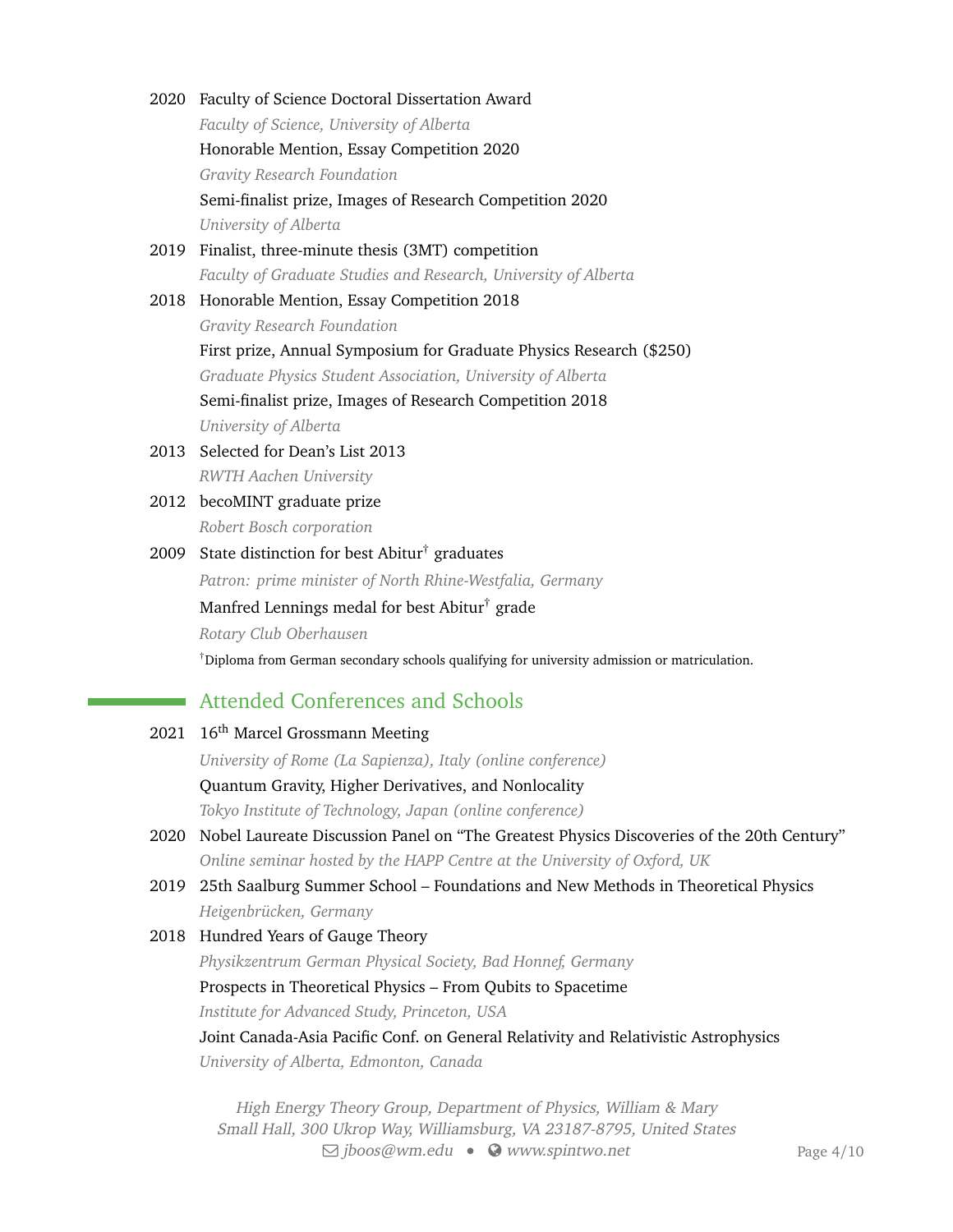#### 2017 Geometric Foundations of Gravity

*University of Tartu, Estonia*

Mathematical Physics and General Relativity Symposium in Honor of Professor Ivor Robinson *University of Texas at Dallas, USA*

## 2016 Time in Cosmology *Perimeter Institute for Theoretical Physics, Waterloo, Canada* Black Holes' New Horizons *Casa Matemática Oaxaca, Mexico*

# 2015 14<sup>th</sup> Marcel Grossmann Meeting *University of Rome (La Sapienza), Italy* DPG (German Physical Society) Spring Meeting *Technical University Berlin, Germany*

- 2014 569<sup>th</sup> Wilhelm and Else Heraeus Seminar on Quantum Cosmology *Physikzentrum German Physical Society, Bad Honnef, Germany* Graduate School "From Classical to Quantum GR: Applications to Cosmology" *University of Sussex, United Kingdom*
- 2013 Second Erlangen Fall School on Quantum Geometry *University of Erlangen–Nuremberg, Germany* Jürgen Ehlers Spring School "Gravitational Physics" *Max Planck Institute for Gravitational Physics, Potsdam, Germany*

## **Talks and Invited Seminars**

| Jan 2022 Asymptotic nonlocality                                                                  |
|--------------------------------------------------------------------------------------------------|
| Invited talk, Van Swinderen Institute, University of Groningen, Netherlands                      |
| Oct 2021 So black holes exist. Now what?                                                         |
| Invited symposium, Department of Physics, William & Mary, United States                          |
| Jul 2021 Ultrarelativistic spinning objects in non-local ghost-free gravity                      |
| 16 <sup>th</sup> Marcel Grossmann Meeting, University of Rome (La Sapienza), Italy (online talk) |
| Jun 2021 Effects of non-locality in gravity and quantum theory                                   |

- *Invited talk, Canadian Association of Physicists (online talk)*
- Mar 2021 Regular solutions in weak-field infinite-derivative theories: Green function approach *Invited talk, Tokyo Institute of Technology, Japan (online conference)* Unexpected features of non-locality: resonant particle production *William & Mary, United States*
- Sep 2020 Effects of non-locality in gravity and quantum theory *Ph.D. Defense, University of Alberta, Canada*
- Jun 2020 Ultrarelativistic objects in non-local infinite-derivative gravity *Invited talk, William & Mary, United States*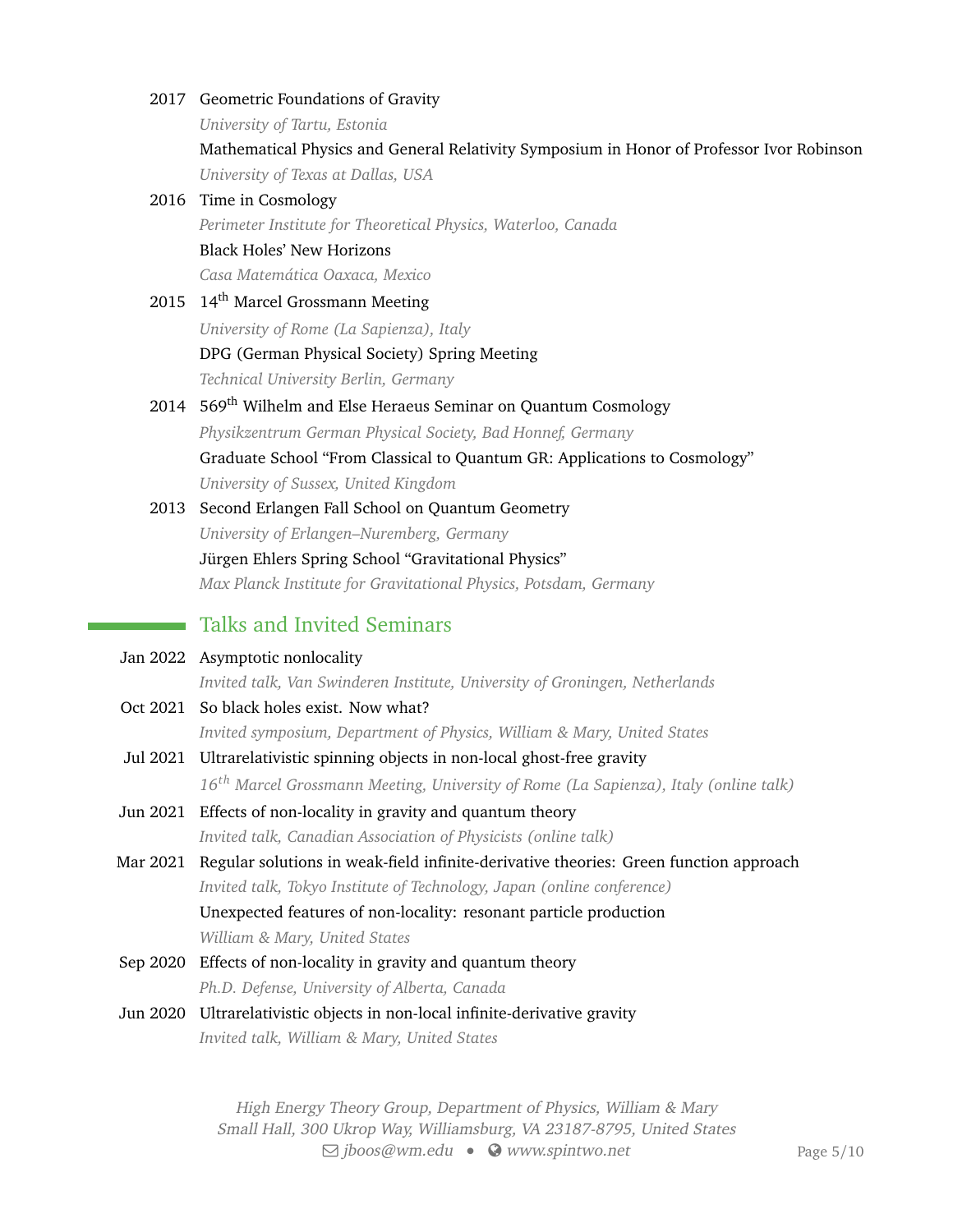- Dec 2019 What is a black hole? *Invited talk, Rotary Club Oberhausen, Germany* Sep 2019 Black holes and mathematical sandpaper *Graduate research symposium, University of Alberta, Canada*
- Aug 2019 Black holes, strings, and hidden symmetries *Invited talk, Department of Applied Mathematics and Theoretical Physics, University of Cambridge, UK* Towards surface charges in spacetimes with curvature and torsion

*Invited talk, Université Libre de Bruxelles, Belgium*

Non-local "ghost-free" gravity

*University of Cologne, Germany*

Apr 2019 An exact Kerr–(A)dS black hole solution with torsion and curvature *Gravity seminar, University of Alberta, Canada* Black holes and Einstein's end of eternity

*3MT Finals 2019, University of Alberta, Canada*

- Nov 2018 Quantum-mechanical scattering on a delta potential in ghost-free theory *Gravity seminar, University of Alberta, Canada*
- Oct 2018 An exact stationary string configuration attached to a rotating black hole *Graduate research symposium, University of Alberta, Canada*
- Jun 2018 Principal Killing strings in higher-dimensional Kerr–NUT–(A)dS spacetimes *JCAPC GRRA 2018, University of Alberta, Canada*
- Mar 2018 Linearized short-distance modifications of Einstein's General Relativity *Graduate weekend, University of Alberta, Canada*
- Jan 2018 Cosmic strings in stationary BH geometries: stringy matter, principal Killing strings *Invited talk, University of Cologne, Germany*
- Aug 2017 Curvature tensors in a 4D Riemann–Cartan space: decompositions and superenergy *Geometric Foundations of Gravity, University of Tartu, Estonia*
- May 2017 The Bel–Robinson tensor as an irreducible piece of the Bel tensor *Mathematical Physics and General Relativity Symposium in Honor of Professor Ivor Robinson, University of Texas at Dallas, USA*
- Sep 2016 Quasi-normal modes: what can ringing black holes tell us about quantum gravity? *Symposium for Graduate Physics Research, University of Alberta, Canada*
- May 2016 Quasi-normal modes of the BTZ black hole and  $(2+1)D$  Poincaré gauge theory of gravity *Invited talk, Black Holes' New Horizons, Casa Matemática Oaxaca, Mexico*
- Mar 2016 Gauge structures in gravity *Gravity seminar, University of Alberta, Canada*
- Dec 2015 Poincaré gauge theory and its deformed Lie algebra mass-spin classification of elementary particles

*PSI seminar, Perimeter Institute for Theoretical Physics, Canada*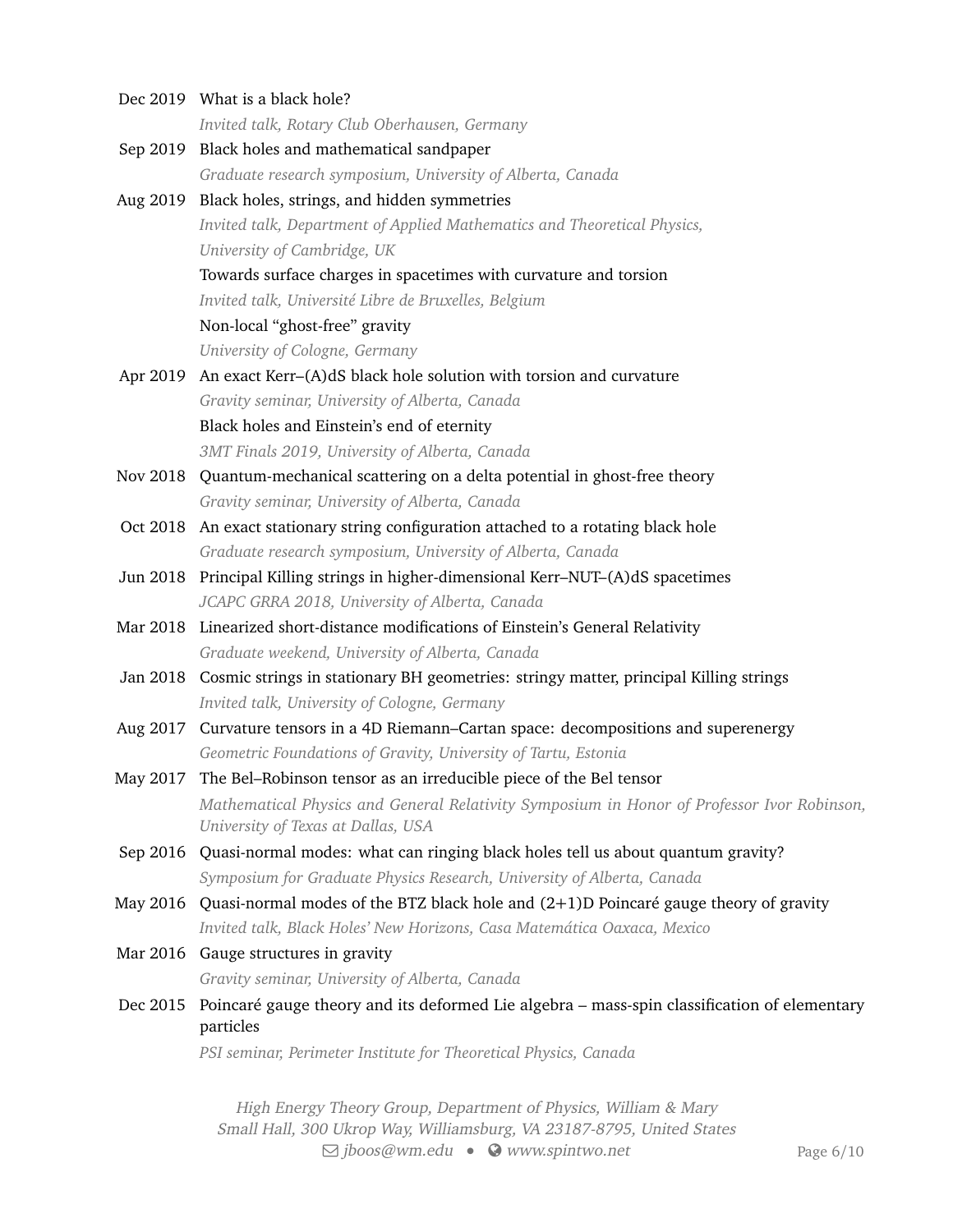- Nov 2015 Classical aspects of Poincaré gauge theory of gravity *Quantum gravity seminar, Perimeter Institute for Theoretical Physics, Canada*
- Sep 2015 Differential forms: from classical force to the Wilson loop *PSI seminar, Perimeter Institute for Theoretical Physics, Canada*
- Jul 2015 Plebański–Demiański solution of general relativity and its expressions quadratic and cubic in curvature: analogies to electromagnetism *14th Marcel Grossmann Meeting, University of Rome (La Sapienza), Italy*
- Mar 2015 Plebański–Demiański solution of general relativity and its expressions quadratic and cubic in curvature: analogies to electromagnetism

*DPG (German Physical Society) Spring Meeting, Berlin, Germany*

- Apr 2015 Poincaré gauge theory of gravity an introduction *Invited talk, BCGS seminar, Physikzentrum German Physical Society, Bad Honnef, Germany*
- Feb 2015 Quasi-normal modes of the BTZ black hole with torsion *Gravitation and Relativity seminar, University of Cologne, Germany*
- Nov 2014 Second order curvature invariants for the Plebański–Demiański solution *Gravitation and Relativity seminar, University of Cologne, Germany*
- Jun 2014 Poincaré gauge theory of gravity *Gravitation and Relativity seminar, University of Cologne, Germany*
- Jun 2014 Exterior calculus and Einstein–Cartan theory *Gravitation and Relativity seminar, University of Cologne, Germany*
- Aug 2012 Physics inside the Schwarzschild radius *Department for Theoretical Particle Physics, RWTH Aachen University, Germany*

# **Master's Theses**

- Title *Symplectic boundary degrees of freedom in Poincaré gauge theory of gravity*
- Supervisors Prof. Lee Smolin & Prof. Laurent Freidel
	- Title *Quasi-normal modes of the the BTZ black hole solution of* (2 + 1)*-dimensional Poincaré gauge theory of gravity*
- Supervisors Prof. Friedrich W. Hehl & Prof. Claus Kiefer

## **Bachelor's Thesis**

Title *Physics inside the Schwarzschild radius*

Supervisor Prof. Yvonne Y. Wong

# Refereeing

2022–present Physical Review D; Physics Letters B; Journal of Cosmology and Astroparticle Physics; General Relativity and Gravitation; Symmetry; Universe

2021–present Europhysics Letters

2019–present European Physical Journal C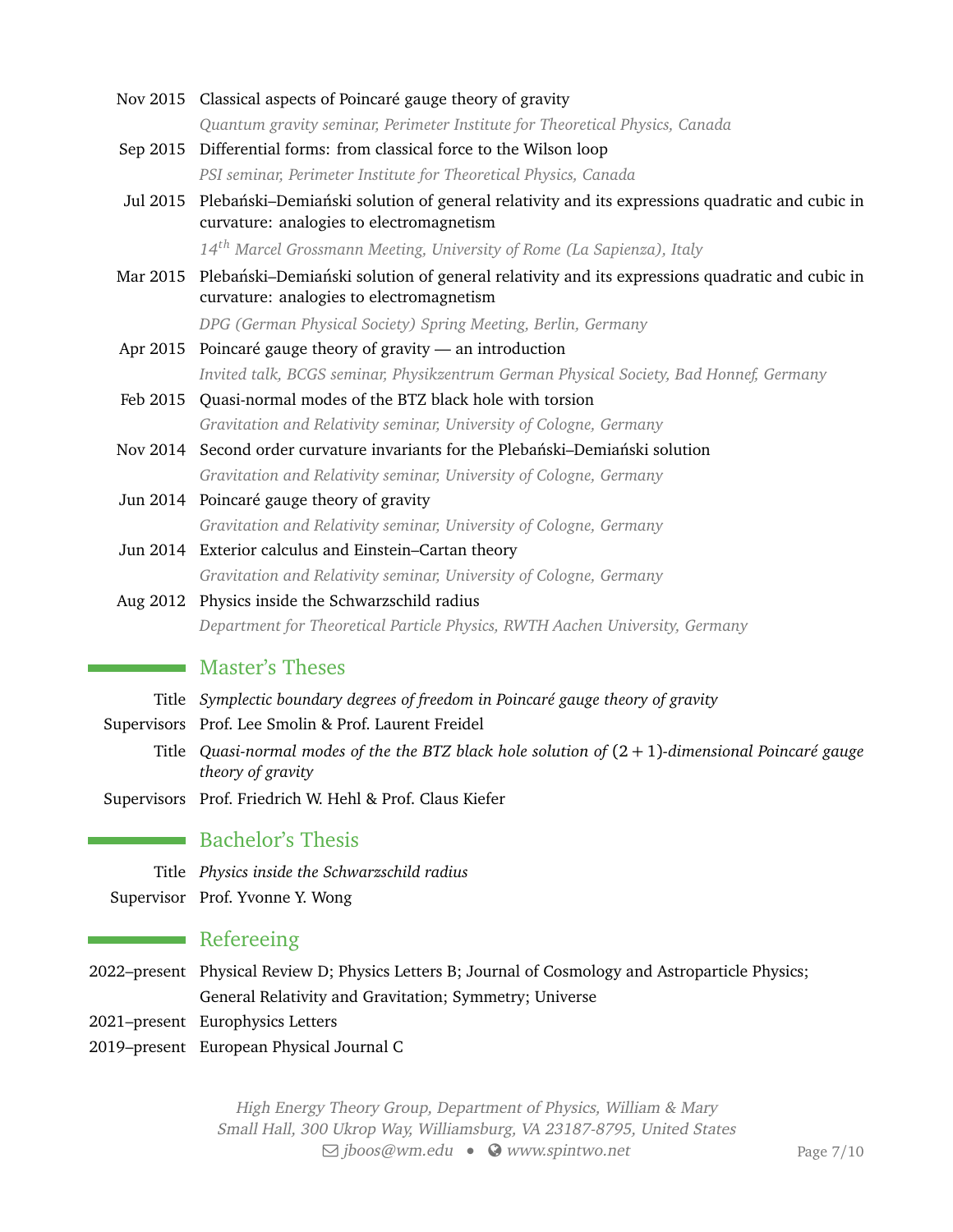2018–present International Journal of Modern Physics D; Zeitschrift für Naturforschung A 2016–present Annals of Physics (Berlin)

## **Memberships**

- 2018–present CAP (Canadian Association of Physicists), Division of Theoretical Physics
- 2018–present APS (American Physical Society), Division of Gravitation, Division of Astrophysics
- 2014–present DPG (German Physical Society), Division of Gravitation and Relativity
- 2014–present WWF (World Wide Fund for Nature)
- 2014–present Welthungerhilfe Germany (NGO for development cooperation and emergency aid)

## Teaching Experience

- 2021 PHYS 581: Differential Geometry for Physicists Graduate course, William & Mary, http://[www.spintwo.net](http://www.spintwo.net/Courses/)/Courses/ PHYS 101H: guest lecture on black hole physics Undergraduate course, William & Mary
- 2020 Differential Geometry Student Meetings‡
- 2019 Black Hole Student Meetings‡ Conformal Field Theory Student Meetings‡
- 2018 Gauge Theory Student Meetings $*$ Quantum Field Theory Student Meetings‡ Graduate seminars, University of Alberta, http://[www.spintwo.net](http://www.spintwo.net/Courses/)/Courses/
- 2015 Geometry in Physics *Teaching assistant, graduate course, University of Cologne, Prof. Alexander Altland.*
- 2014 Advanced Seminar on General Relativity & Cosmology General Relativity & Cosmology II *Teaching assistant, graduate course, University of Cologne, Prof. Claus Kiefer.* ‡ Independently organized events outside the department's regular curriculum.

# **Conferences**

2021 PhD/Early Postdoc Symposium on Non-locality

*Main organizer, recurring online symposium, http://[www.spintwo.net](http://www.spintwo.net/Symposium/)/Symposium/*

2021 Meeting of the Division of Particles and Fields of the American Physical Society (DPF21) *Parallel Session Chair*

2018 Joint Canada-Asia Pacific Conference on General Relativity and Relativistic Astrophysics, University of Alberta, Edmonton, Canada

*Member of local organizing committee, chairperson in afternoon session.*

2014 569th Wilhelm and Else Heraeus Seminar on Quantum Cosmology, German Physical Society, Bad Honnef, Germany

*Development of conference website and database backend for participant management.*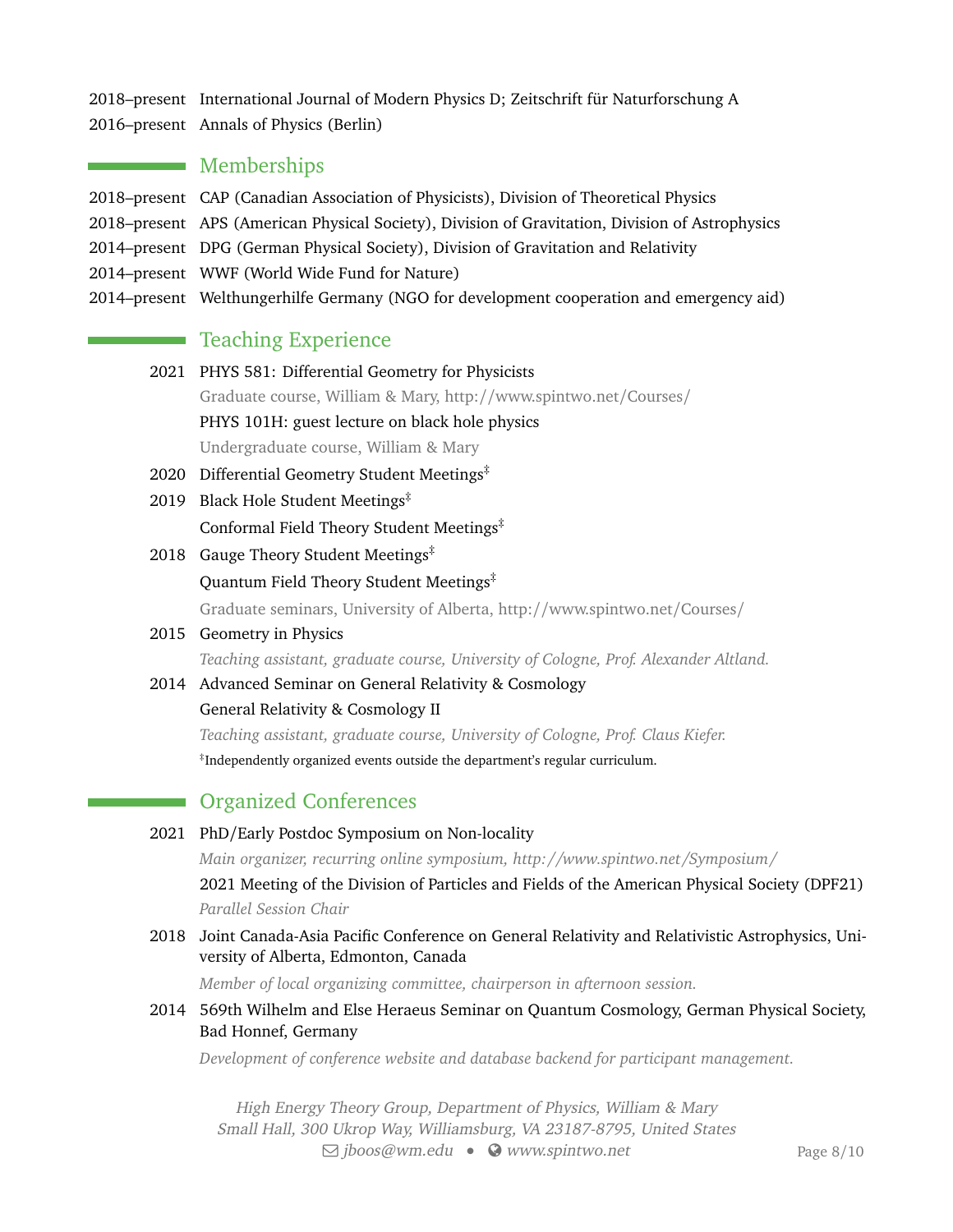## **Work Experience**

- 2009–present freelance web developer
	- 2014–2015 teaching assistant for various graduate-level courses *Institute for Theoretical Physics, University of Cologne*
		- 2014 Development and implementation of registration interface for the conference "569th Wilhelm and Else Heraeus Seminar on Quantum Cosmology" (see above)

*Institute for Theoretical Physics, University of Cologne, Prof. Claus Kiefer*

- 2013–2014 Development of website content management system [\(www.loosdrecht.net\)](http://www.loosdrecht.net/) *II. Physical Institute, University of Cologne, Prof. Paul van Loosdrecht*
- 2013–2014 Graphic design and poster supervision for the Physical Colloquium *Department of Physics, University of Cologne*
	- 2013 Supervision of physics department website [\(physik.uni-koeln.de\)](http://physik.uni-koeln.de/71.html?&L=1) *Department of Physics, University of Cologne*

## **Computer Skills**

algebra Reduce with Excalc, Maple, Mathematica

data analysis ROOT data analysis framework

 $\mathcal{L}^{\text{max}}_{\text{max}}$ 

media ET<sub>E</sub>X, GIMP, Inkscape, Adobe InDesign, Adobe Premiere Pro, DaVinci Resolve 15 programming BASIC, C, Java, Python office LibreOffice Writer, Calc, Impress; Microsoft Word, Excel, Powerpoint web HTML, CSS, PHP, JavaScript, Ajax, MySQL, jQuery, Typo3, webdesign

## **Other Interests**

digital microcontroller electronics (see educational blog [www.friendlywire.com\)](http://www.friendlywire.com/), programming, collecting vintage vacuum "Nixie" tubes (see personal website [www.jb-electronics.de\)](http://www.jb-electronics.de/?lang=en), webdesign, piano (Boogie Woogie, Rock'n'Roll), ballroom dancing, running

## Other Projects

- 2012 Development of data analysis software optoScale, RWTH Aachen University
- 2011–2012 Undergraduate Fund Project (\$5,000), RWTH Aachen University Study and construction of gas discharge tubes at the I. Physical Institute B, Prof. Lutz Feld

## Languages

English (fluent), German (native), French (basic), Latin (basic), Turkish (beginner)

#### References

Prof. Christopher D. Carone [\(cdcaro@wm.edu\)](mailto:cdcaro@wm.edu) *Postdoc advisor, William & Mary, Virginia, United States* Prof. Valeri P. Frolov [\(vfrolov@ualberta.ca\)](mailto:vfrolov@ualberta.ca) *Ph.D. supervisor, University of Alberta, Canada*